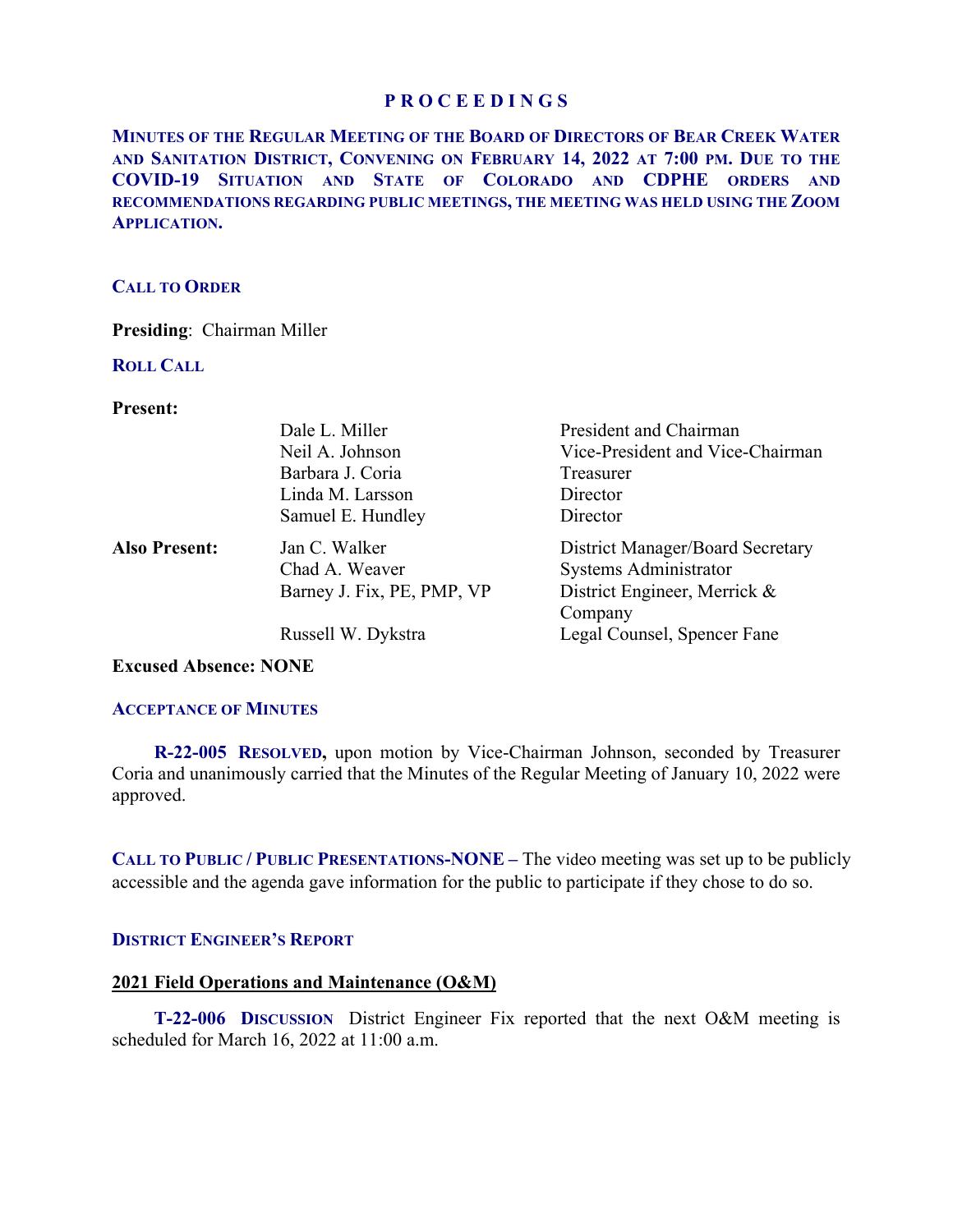## **MINUTES, FEBRUARY 14, 2022** PAGE **2**

### **DISTRICT ENGINEER'S REPORT [CONTINUED FROM PAGE 1]**

### **Hodgson Park Phase 3**

 **T-22-007 DISCUSSION** This project is Phase 3 of the Morrison/Hodgson Park project which runs a 12-inch water line from S. Garland Court to the Garrison Street meter. It will require crossing two lots on S. Garland Court along the common lot line and then crossing S. Garrison Street to the meter. The District Engineer has completed the design drawings and they will be submitted to the City of Lakewood and Denver Water. The existing line in Garland Ct. will need to be replaced using a pipe bursting method. It is most likely that the water line will be removed and replaced in the same trench across S. Garrison Street.

#### **Garland Court Sanitary Sewer Line Connection**

 **T-22-008 DISCUSSION** The Garland Court sanitary sewer connection project is a project the District has been trying to do for the past 18-20 years. This connection would connect at S. Garland Court and West Cornell Place, then run north into the City of Lakewood Park open space and connect to the Metro Water Recovery sewer line. This connection would alleviate high flows of sewage from South Cornell Place to S. Kipling Street, near the Victoria Village townhomes subdivision. District Engineer Fix has a conceptual plan of the location of the proposed sewer line.

 Merrick and Company has completed a survey of this alignment to the Metro Water Recovery (Metro) sewer line. The survey showed that the Metro sewer manhole does not lie within Metro's easement and it is not adjacent to the City of Lakewood parcel. The District Engineer has contacted the City of Lakewood to determine how to begin the application and approval process with the City of Lakewood and the Jefferson County joint Open Space Committee to gain an easement for the sanitary sewer line.

#### **Balsam Street Development**

 **T-22-009 DISCUSSION** District Engineer Fix reported that he had received the third submittal of water plans and the first submittal of the sanitary sewer plans for the development at 3522 S. Balsam St. and he has returned them to the developer with comments. Once the comments are returned and accepted on the water submittal, the developer can submit their plans to Denver Water.

#### **Acceptance of the District Engineer's Report**

**R-22-006 RESOLVED,** upon motion by Treasurer Coria, seconded by a Director Larsson, and unanimously carried, that the District Engineer's Report be accepted.

 Preceding this action, the District Engineer's report of activities for January 2022 was presented. A copy is attached hereto and made a part of the record.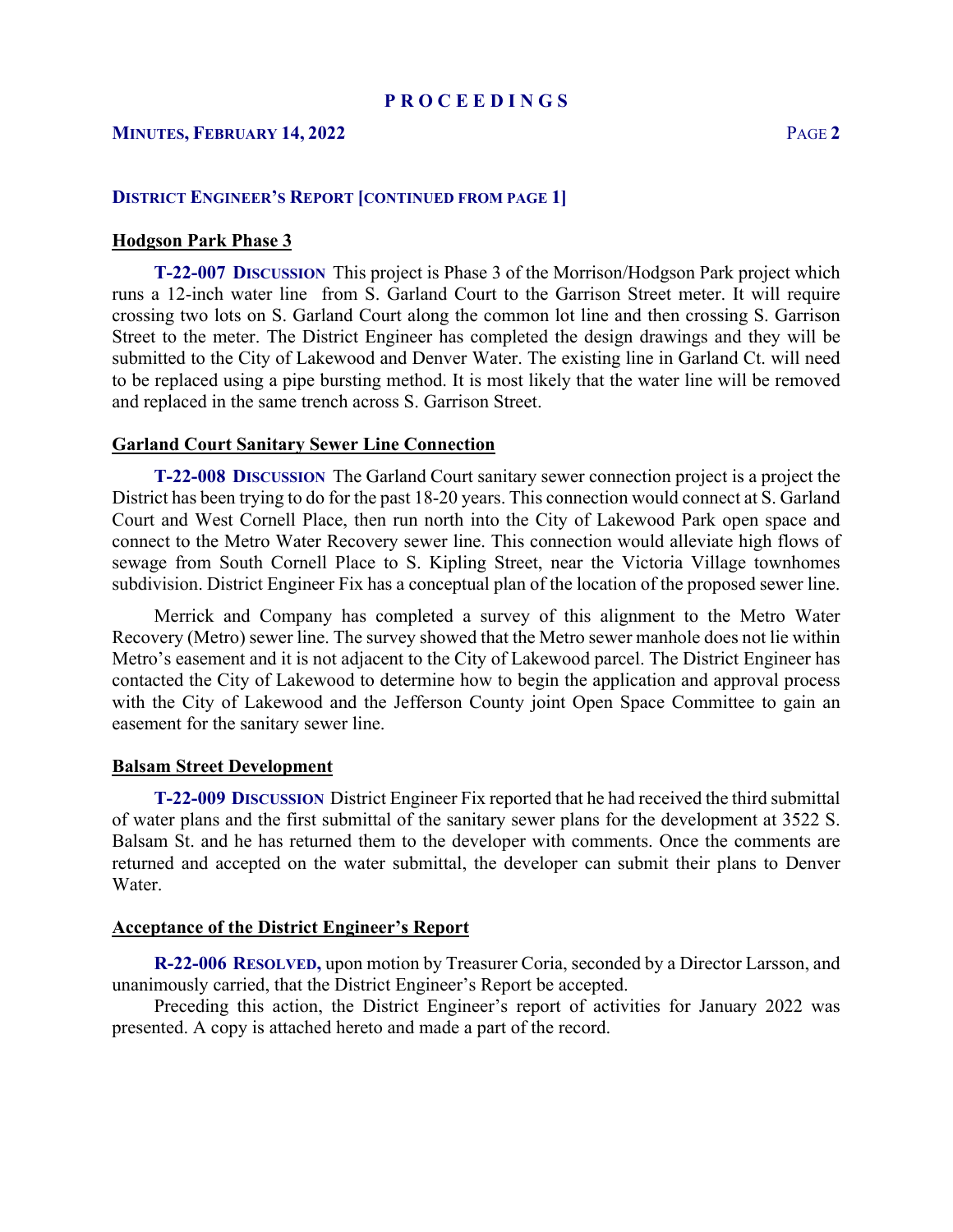#### **MINUTES, FEBRUARY 14, 2022 PAGE 3**

# **Presentation of the Central Square Enterprise Asset Management System- Chad Weaver, Systems Administrator**

**T-22-010** Chad Weaver gave a presentation and demonstration of the Central Square Asset management system. He stated that the goals of the software were to integrate all O&M functions into a "one stop shop" software platform, increase asset information and record retention, improve asset management and search capability, improve inspections experience, and allow office staff to quickly access all O&M data in an electronic environment. Chad presented a software demonstration of licensing and permitting, GIS mapping, data queries, work order function, asset inventories, document management, and tablet field inspections.

### **TREASURER'S REPORT**

## **Approval of Payment of Invoices and Payroll**

 **R-22-007 RESOLVED**, upon motion by Director Larsson, seconded by Vice-Chairman Johnson, and unanimously carried, the payment of invoices and payroll presented in the amount of \$84,511.83 was approved. A list is attached hereto and made a part of the record.

 Preceding this action, Treasurer Coria reported that upon her review of the checks, Automated Clearing House (ACH) payments and payroll, she found them to be in order for approval by the Board.

### **Approval of Treasurer's Report**

 **R-22-008 RESOLVED,** upon motion by Director Hundley, seconded by Vice-Chairman Johnson, and unanimously carried, that the Treasurer's Report based on unaudited financial reports as of January 31, 2022 was accepted as presented. A copy is attached hereto and made a part of the record.

 Preceding this action, District Treasurer Coria reported that the Federal Funds Rate is unchanged and remains at 0 to 0.25%. One Treasury Note with a four-year maturity was purchased in January. District Manager Walker and Treasurer Coria have continued to consider various investment options to maintain the safety of the investments and to receive the best rate possible and continue the laddering of the investment portfolio.

#### **LEGAL COUNSEL'S REPORT**

 **T-22-011 DISCUSSION** Legal Counsel Dykstra is following legislative issues as they apply to the District and will have more to report at a later date.